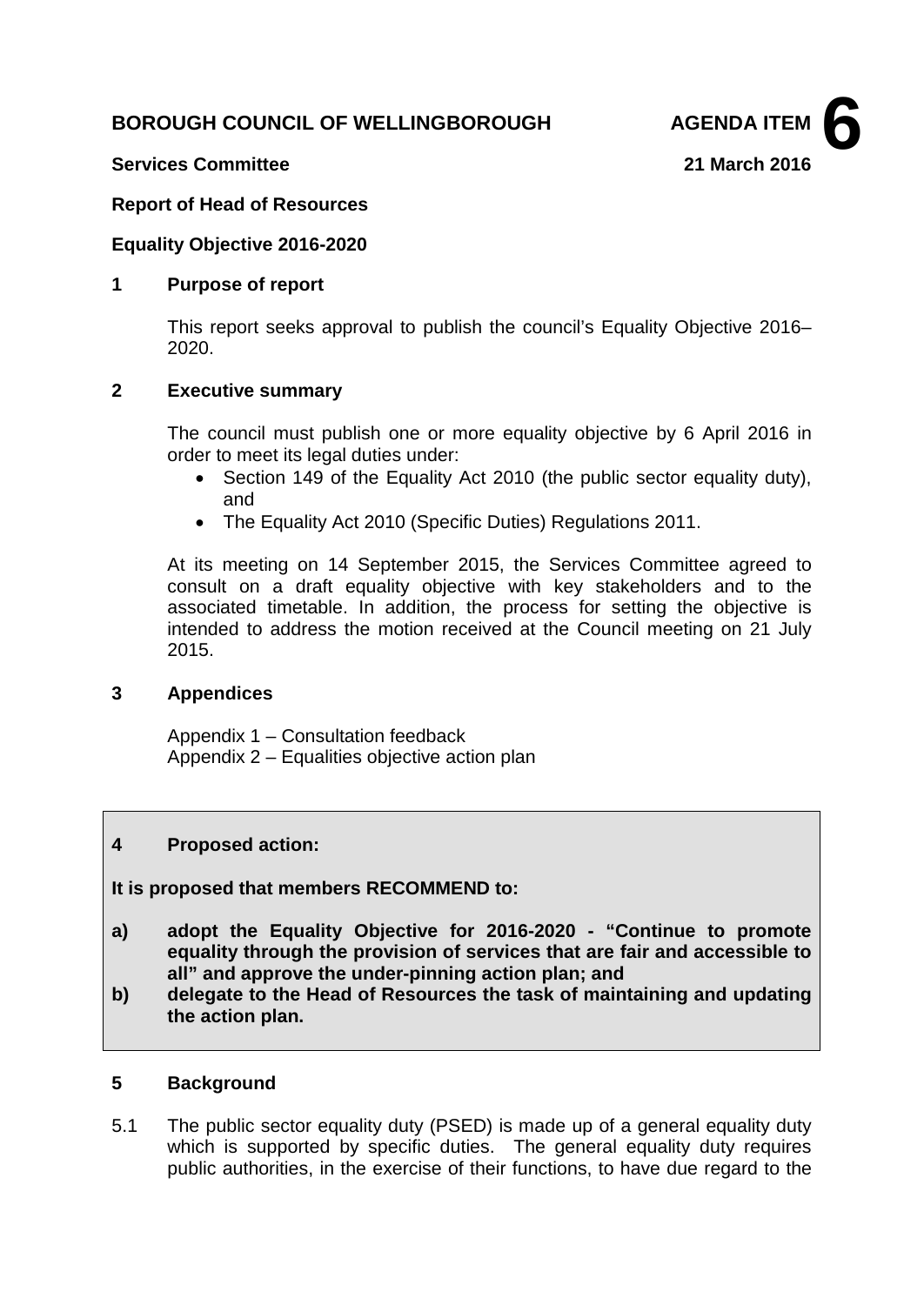need to:

- Eliminate discrimination, harassment and victimisation and any other conduct that is prohibited by or under the Act
- Advance equality of opportunity between people who share a relevant protected characteristic and people who do not share it
- Foster good relations between people who share a relevant protected characteristic and those who do not share it
- 5.2 The protected characteristics covered by the PSED are;
	- Age
	- Disability
	- Gender reassignment
	- Marriage and civil partnership
	- Pregnancy and maternity
	- Race
	- Religion or belief
	- Sex
	- Sexual orientation
- 5.3 Public authorities must:
	- Prepare and publish one or more objective they think they should achieve to do any of the things mentioned in the aims of the general equality duty by 6 April 2016, and at least every four years thereafter
	- Ensure that the objective(s) are specific and measureable
	- Publish those objective(s) in such a manner that they are accessible to the public.

### **6 Discussion**

- 6.1 At the Council meeting on 21 July 2015 a motion was received that requested a wide ranging community consultation in relation to the council's equality and diversity responsibilities. This was referred to the Services Committee and was taken in to account when preparing the draft equality objective for consultation with key stakeholders.
- 6.2 Consultation on the draft objective ran for 12 weeks from 9 November to 29 January. A short questionnaire was made available via the council website and an invitation to comment was emailed to 15 local organisations representative of the protected characteristics. Participation was also invited through Twitter.
- 6.3 The feedback from the consultation was mostly critical of the objective not being SMART (Specific, Measurable, Achievable, Realistic, Timebound).
- 6.4 The action plan attached at Appendix 2 will under-pin the objective and provide for it being SMART. This action plan will be a "living document" across the council and will be used by services to work towards achieving the objective.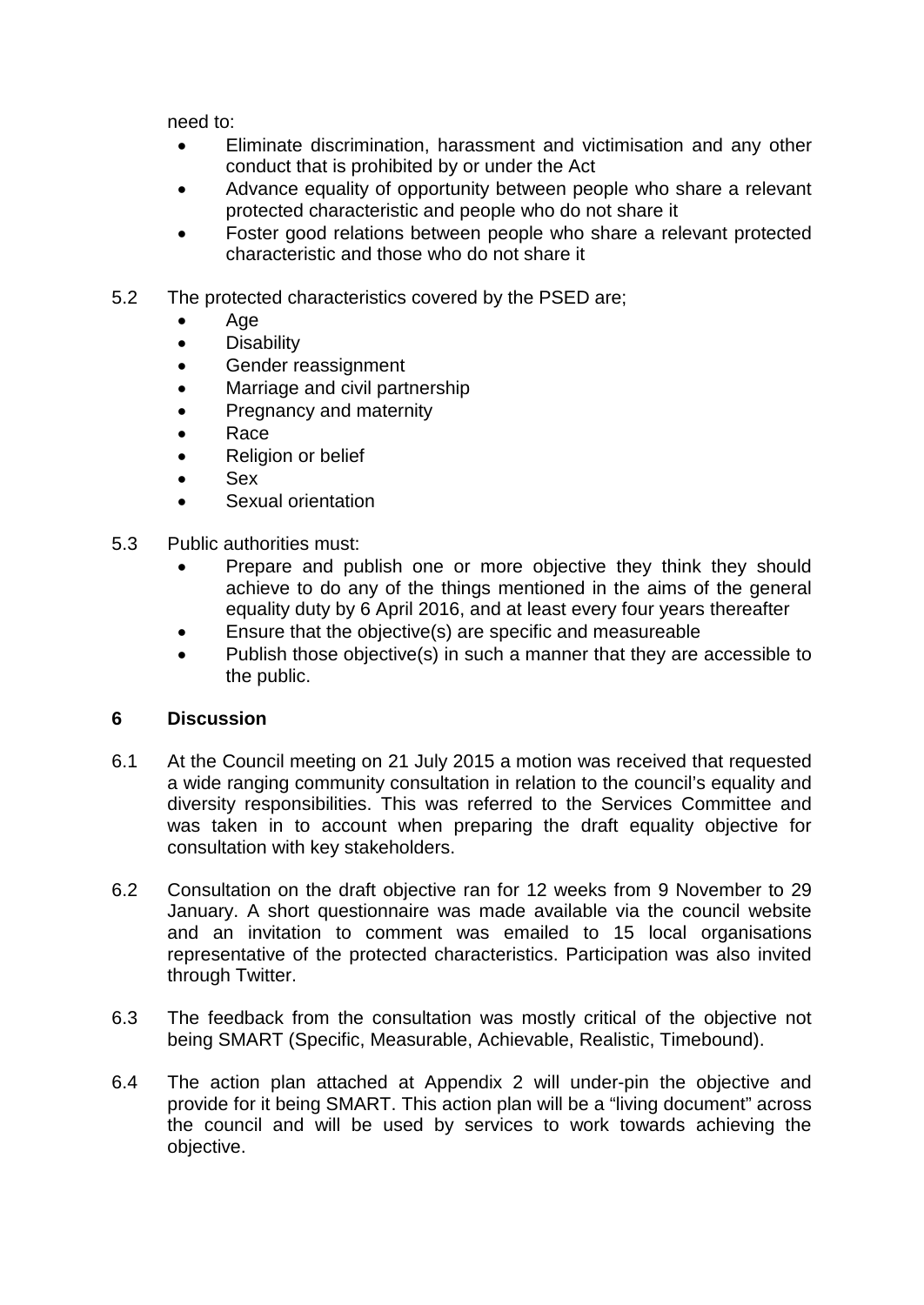6.5 The action plan will be reviewed periodically in cohesion with the publication of our equalities information to ensure that we remain compliant with the public sector equality duty (PSED).

# **7 Legal powers**

- 7.1 The Council must publish one or more equality objective by 6 April 2016 in order to meet its legal duties under:
	- Section 149 of the Equality Act 2010 (the public sector equality duty), and
	- The Equality Act 2010 (Specific Duties) Regulations 2011
- 7.2 The Equality and Human Rights Commission (EHRC) has statutory powers to enforce the general and specific duties, ranging from issuing a compliance notice to applying for a judicial review.

### **8 Financial and value for money implications**

There are no direct financial implications arising from the proposals, although there could be financial implications relating to potential legal challenges if the objective is not agreed and published by the deadline.

| <b>Nature of risk</b>                     | <b>Consequences</b>          | <b>Likelihood of</b> | <b>Control</b>                                                                                                        |
|-------------------------------------------|------------------------------|----------------------|-----------------------------------------------------------------------------------------------------------------------|
|                                           | if realised                  | occurrence           | measures                                                                                                              |
| Non-<br>compliance with<br>statutory duty | Potential legal<br>challenge | Low                  | By publishing our<br>equality objective<br>by the statutory<br>deadline this risk<br>is anticipated and<br>mitigated. |

### **9 Risk analysis**

### **10 Implications for resources**

The council does not have a dedicated Equalities Officer. Service areas integrate equalities into their work and co-ordination of equality activity across the council forms only part of the role of the Organisational Development Officer. Resources are therefore limited. The work, however, is statutory and must be prioritised within available resources.

# **11 Implications for stronger and safer communities**

Equalities activity plays an important role in developing safer and stronger communities. By ensuring that the council knows how communities are made up they are able to develop services and resources in a fairer and more targeted way to improve health, community cohesion and community safety.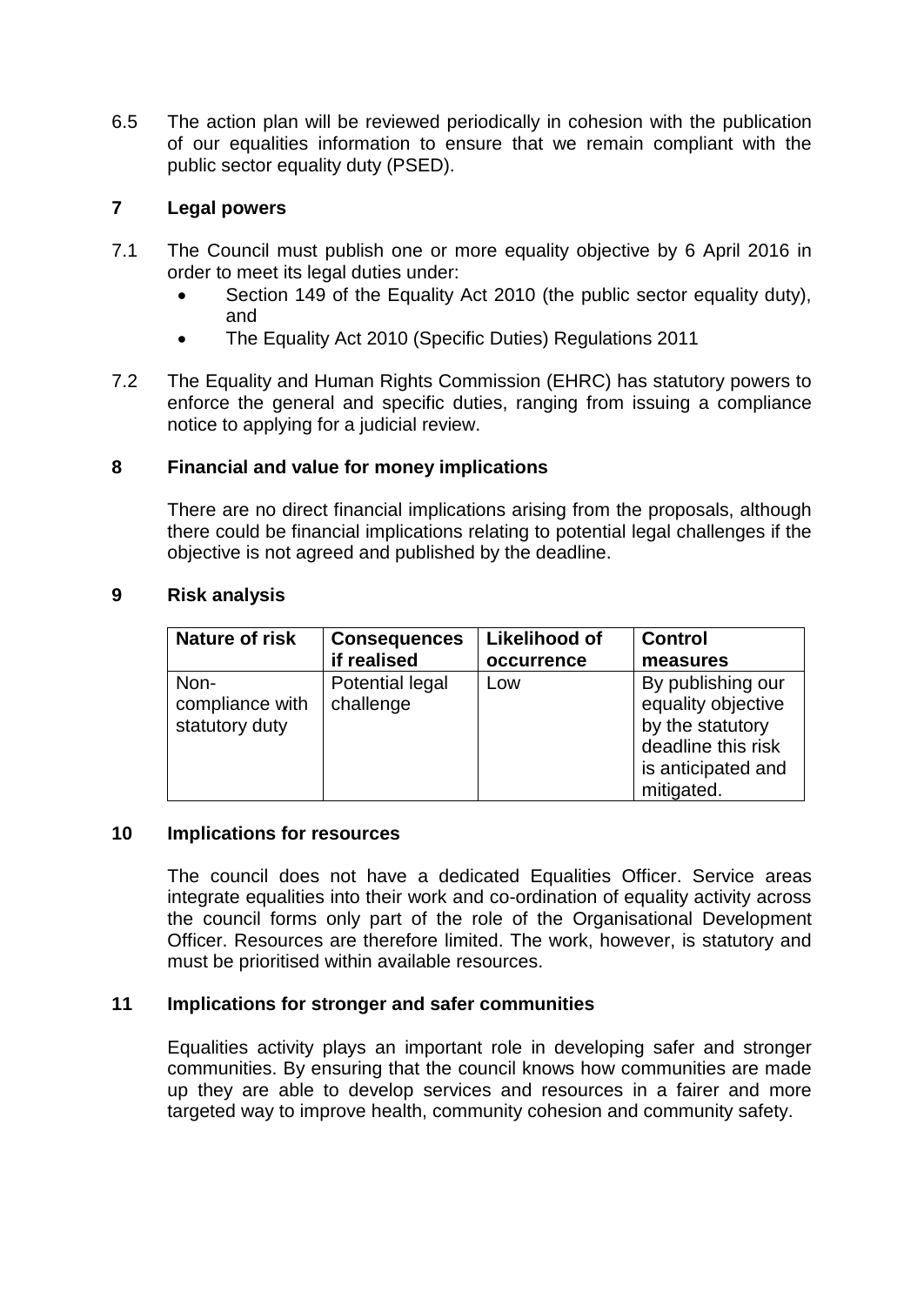### **12 Implications for equalities**

Activity in respect of equalities ensures that the council meets its duty to design its services around the needs of local people, and to evaluate the impact of its services, policies and activities on different groups in society to eliminate discrimination.

An initial Equality Impact Screening was carried out and identified that the implication of the proposed objective for all equality groups would be positive.

#### **13 Author and contact officer**

Karen Denton, Principal Corporate Support Manager

### **14 Consultees**

Bridget Gamble, Head of Resources Liz Elliott, Head of Finance Julie Thomas, Head of Planning and Local Development Senior Organisational Development Officer

#### **15 Background papers**

[Equalities Information 2015.](http://www.wellingborough.gov.uk/downloads/file/6040/equalities_information_january_2015) (link to website)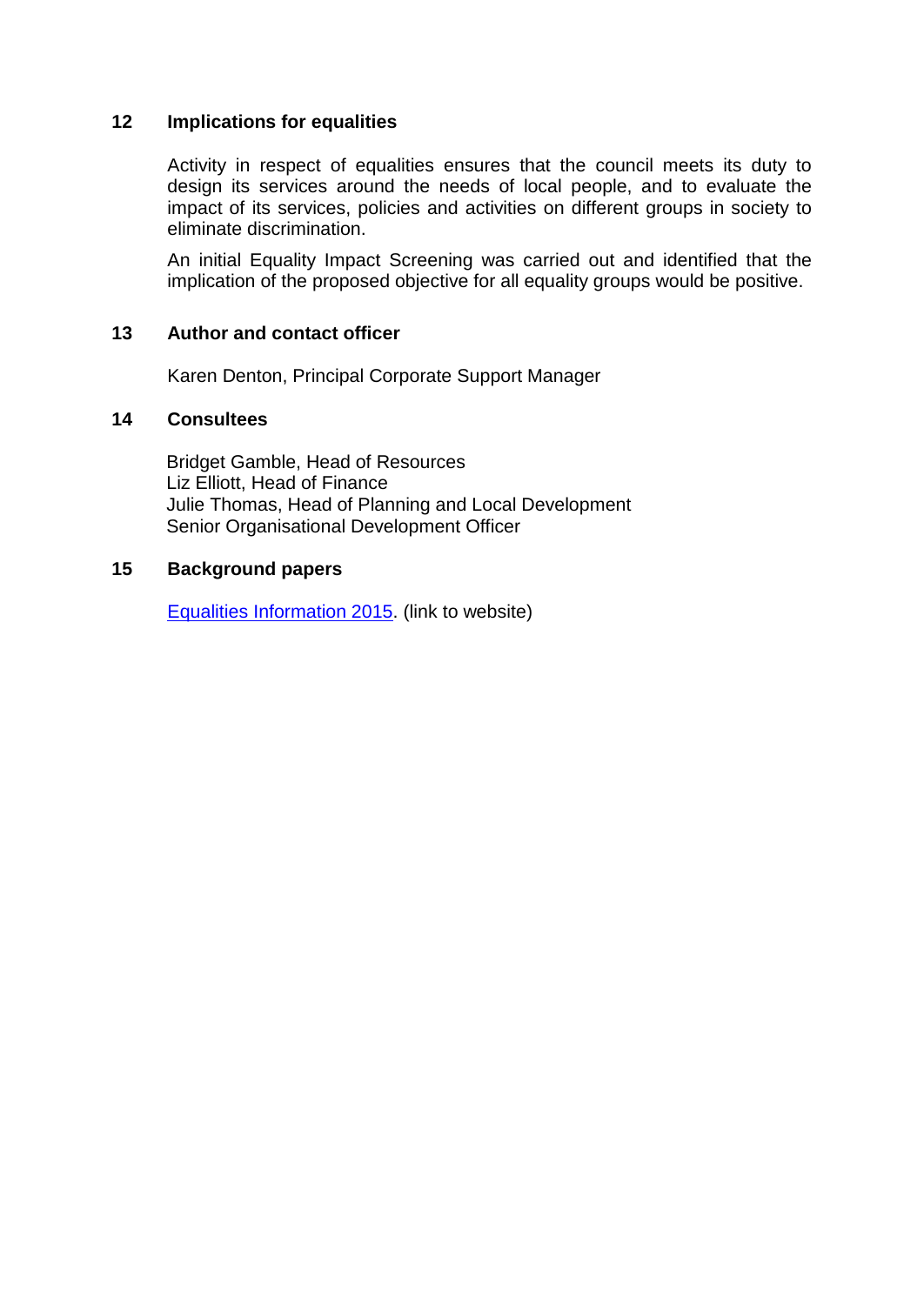# **Appendix 1 - Draft equality objective 2016/2020 - Consultation analysis**

The consultation on the draft equality objective was open for 12 weeks from 9 November 2015 to 29 January 2016.

We received 27 responses, 26 via the online survey and 1 via email. 25 responses were received from individuals and 2 representing organisations.

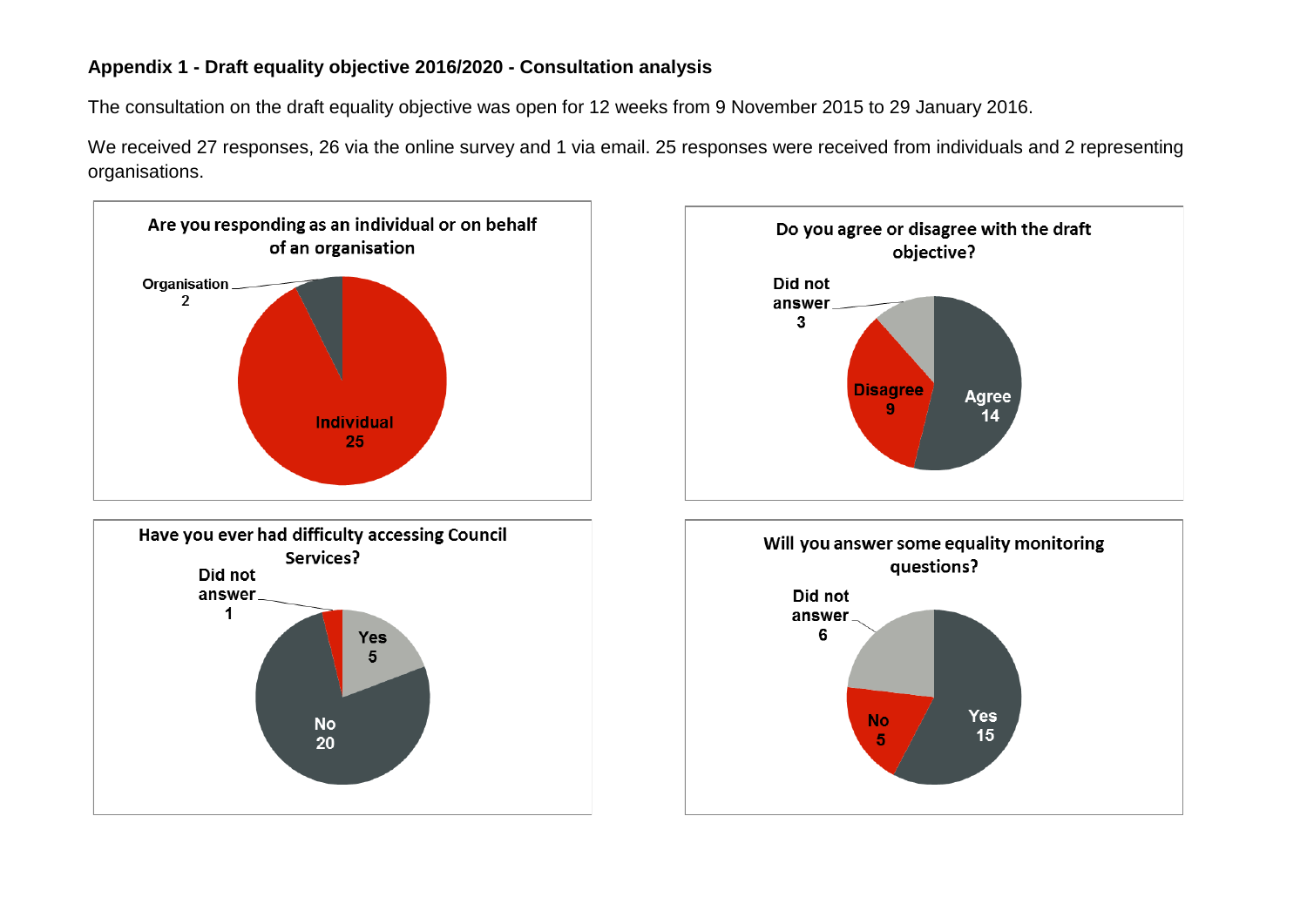# **Please tell us why you disagree with the proposed objective?**

| Comment                                                                                                                                                                                                                                                                                                                                                                                                                                                                                                                           | <b>Our response</b>                                                                                                                                                           |
|-----------------------------------------------------------------------------------------------------------------------------------------------------------------------------------------------------------------------------------------------------------------------------------------------------------------------------------------------------------------------------------------------------------------------------------------------------------------------------------------------------------------------------------|-------------------------------------------------------------------------------------------------------------------------------------------------------------------------------|
| This objective does not give transparency on what the council will actually do about equality and how<br>success in the action will be measured.                                                                                                                                                                                                                                                                                                                                                                                  |                                                                                                                                                                               |
| It does not offer a proactive approach to tackling discrimination, harassment or victimization therefore<br>it does not meet the requirements of the 2010 Equality Act                                                                                                                                                                                                                                                                                                                                                            |                                                                                                                                                                               |
| It is much too vague. Specific action is or may be needed to avoid any manifestations of prejudice<br>and discrimination against, for instance, immigrants and refugees. This is especially important in the                                                                                                                                                                                                                                                                                                                      |                                                                                                                                                                               |
| present climate of opinion in some sections of the community.                                                                                                                                                                                                                                                                                                                                                                                                                                                                     |                                                                                                                                                                               |
| Because you do not in the first place both about equalities in the first place. Anything to do with<br>equalities have had budgets slashed.                                                                                                                                                                                                                                                                                                                                                                                       | The draft action plan we have<br>developed is SMART - specific,<br>measurable, achievable, relevant                                                                           |
| There is nothing "specific" or "measurable" in this objective, and it completely fails to mention<br>anything about dealing with prejudice. Poor show BCW.                                                                                                                                                                                                                                                                                                                                                                        | and time-bound.                                                                                                                                                               |
| The proposed 'objective' is not an objective, it is certainly not SMART - what are you going to<br>measure to indicate success (or otherwise). This falls woefully short of your legal obligations. This is<br>a great opportunity to do something valuable, why waste it? Have you thought about involving local<br>organisations like Wellingborough Black Consortium and NREC to support you in devising meaningful<br>objectives?                                                                                             | It has been produced in consultation<br>with service managers, community<br>groups and residents who asked to<br>be involved.                                                 |
| This objective is meaningless. It is not SMART, it does not comply with the legal requirements and<br>doesn't indicate how the objective will be achieved or the data which has been relied on to come up<br>with the objective. How will WBC promote equality? What is the impact of austerity measures on the<br>protected characteristics? Are there any specific objectives the BC could have around such issues?<br>This is not good enough and not legal!                                                                   | The action plan is designed to tackle<br>the key issues as identified over a<br>four year period and will be updated<br>and reported on annually.                             |
| Providing services does not promote equality. Need to tackle perception of services, to ensure that<br>the council supports events in different communities, to ensure staff are treated equally including<br>equal pay. Finally, there is no point to an objective if it is not measurable. What are your aims /<br>success measures? The equality objective which has been set pays lip service to equality but<br>suggests no genuine commitment to doing anything about it other than providing standard council<br>services. |                                                                                                                                                                               |
|                                                                                                                                                                                                                                                                                                                                                                                                                                                                                                                                   |                                                                                                                                                                               |
| Why should all be treated equal when their contributions have not been equal                                                                                                                                                                                                                                                                                                                                                                                                                                                      | The public sector duty is not about<br>treating everyone equally but<br>providing equal opportunities for<br>those who share one or more of the<br>protected characteristics. |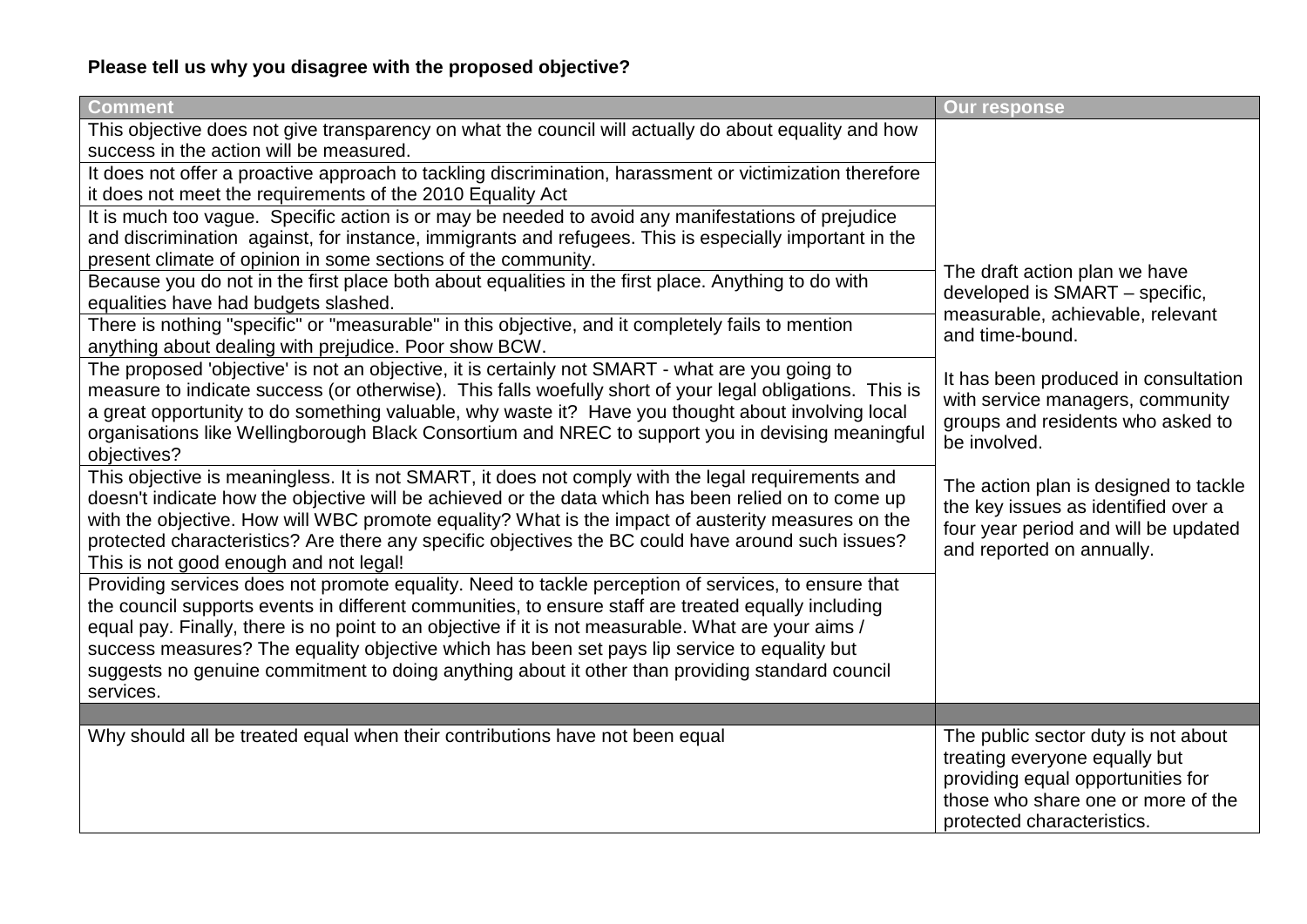# **If you have experienced difficulty using council services please tell us what happened.**

| <b>Comment</b>                                                                                                                                                                                                                                                                                                                                                                                                                                                                                                                                                                                                                                                                                                                                                                                                                                                                                                                                                                                                                                                                                                                                                                                                                                                                                                                                                                                                                                                                                                                                                                                                                                                                                                                                                                                                                                                                                                                   | <b>Our response</b>                                                                                                                                                                                                                                                                                               |
|----------------------------------------------------------------------------------------------------------------------------------------------------------------------------------------------------------------------------------------------------------------------------------------------------------------------------------------------------------------------------------------------------------------------------------------------------------------------------------------------------------------------------------------------------------------------------------------------------------------------------------------------------------------------------------------------------------------------------------------------------------------------------------------------------------------------------------------------------------------------------------------------------------------------------------------------------------------------------------------------------------------------------------------------------------------------------------------------------------------------------------------------------------------------------------------------------------------------------------------------------------------------------------------------------------------------------------------------------------------------------------------------------------------------------------------------------------------------------------------------------------------------------------------------------------------------------------------------------------------------------------------------------------------------------------------------------------------------------------------------------------------------------------------------------------------------------------------------------------------------------------------------------------------------------------|-------------------------------------------------------------------------------------------------------------------------------------------------------------------------------------------------------------------------------------------------------------------------------------------------------------------|
| We support disabled people to have choice about where they live. We have noticed a number of<br>problems disabled people are having in using BCW's housing services, and probably others too.<br>Many of our members have learning disability and it is extremely difficult from them or their families<br>to understand how to apply for housing using the Council's Keyways system. We carried out a<br>study in 2011 of the KEYWAYS housing allocations system and made many recommendations<br>about making the system more accessible as well as fairer for disabled people to use. We know<br>many of those recommendations have not been implemented. The review we undertook was<br>based around key elements of the 2010 Equality Act. And whilst colleagues from Kettering Council,<br>and others, acknowledged the validity of many of the points we raised, little appears to have<br>changed. We even made easy read information guides we produced to support disabled people<br>and families applying for housing more accessible, free for use by the Council. But to my<br>knowledge we have never seen those guides in Council Offices.  We would happily return to re-<br>assess the accessibility of the housing system, if you wish and if funds were available, as well as<br>assessing the availability of enough accessible housing for disabled people in our area anyway,<br>which is another major stumbling block for people. One area the Council does do well in, perhaps<br>mainly because of Wellingborough Homes though, is your openness to accept and refer disabled<br>people under 55 to more traditional 'sheltered' or (supported) housing in the area. As this is by fair<br>the largest proportion of 'more' accessible housing it is great that the Council and Wellingborough<br>Homes see the importance of making this housing form as open as possible to most disabled<br>people. | We will contact this organisation to<br>discuss how we can best work together<br>to address some of the issues they<br>have raised.                                                                                                                                                                               |
| Bins: Requested green bin repeatedly, council failed to provide it, had to use green bin belonging to<br>empty house next door in the end. Website for leisure centres showing out of date timetables                                                                                                                                                                                                                                                                                                                                                                                                                                                                                                                                                                                                                                                                                                                                                                                                                                                                                                                                                                                                                                                                                                                                                                                                                                                                                                                                                                                                                                                                                                                                                                                                                                                                                                                            | Bins - the councils complaints<br>procedure is available to rectify<br>complaints about service and is<br>available at<br>www.wellingborough.gov.uk/complaints<br>Leisure centres - comments have<br>been passed to Places for people who<br>can be contacted via their website<br>www.placesforpeopleleisure.org |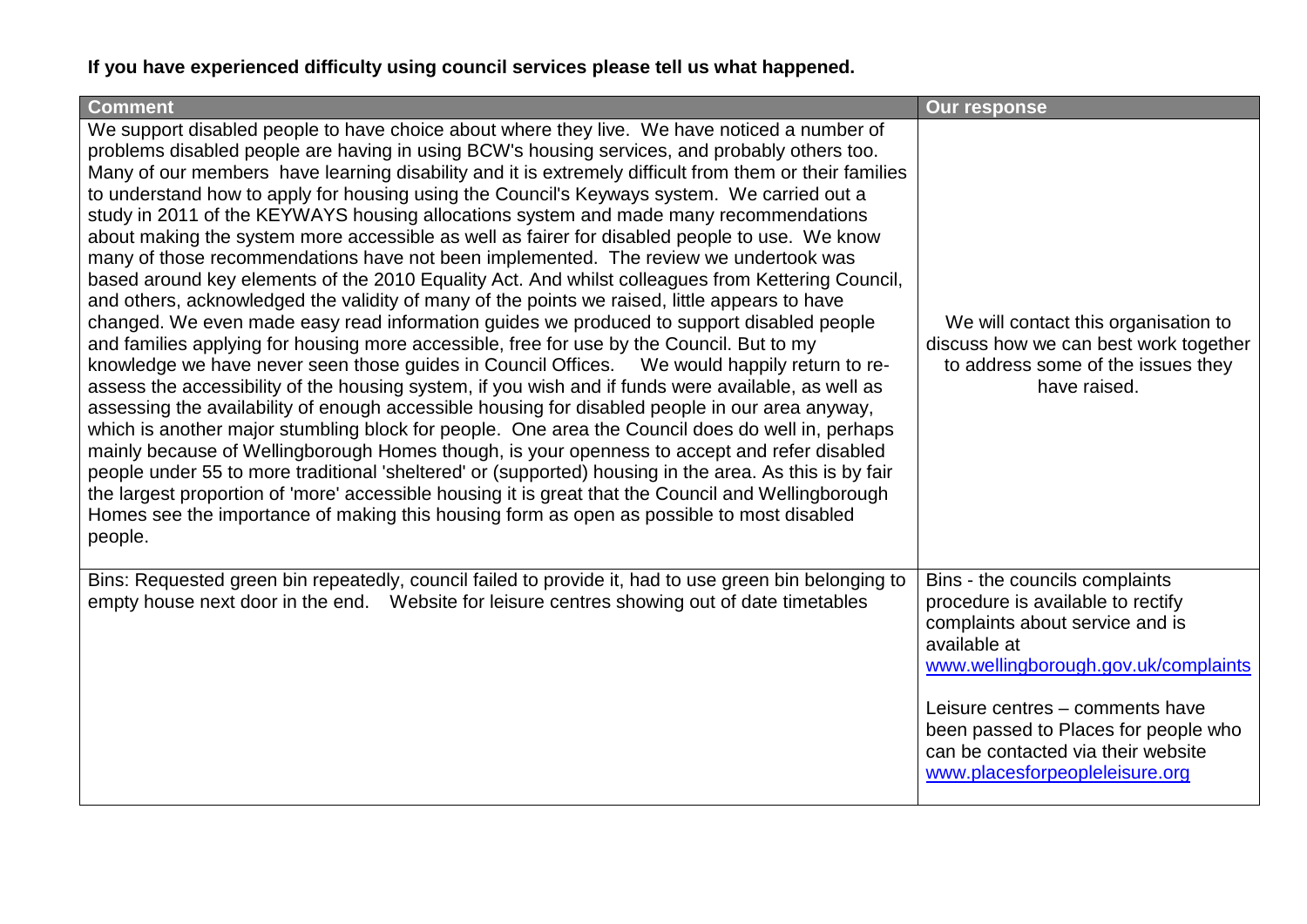**Please tell us anything extra that you think we can do to make sure we provide our services in a way that is fair and accessible to all?** 

| <b>Comment</b>                                                                                                                                                                                                                                                                                                                                                                                                                                                                                                                                                                                                                                                                                                                                                                                                                                                                                                                                                                                                                                                                                                                                                                                                                                                                                                                                                                                  | <b>Our response</b>                                                |  |
|-------------------------------------------------------------------------------------------------------------------------------------------------------------------------------------------------------------------------------------------------------------------------------------------------------------------------------------------------------------------------------------------------------------------------------------------------------------------------------------------------------------------------------------------------------------------------------------------------------------------------------------------------------------------------------------------------------------------------------------------------------------------------------------------------------------------------------------------------------------------------------------------------------------------------------------------------------------------------------------------------------------------------------------------------------------------------------------------------------------------------------------------------------------------------------------------------------------------------------------------------------------------------------------------------------------------------------------------------------------------------------------------------|--------------------------------------------------------------------|--|
| Collect and analyse data to identify issues, then come up with an action plan to address these<br>issues. Your actions should be SMART objectives.<br>You need to equality impact decisions regarding decisions relating to the provision of services. Do<br>you have equality data demonstrating who uses your services and who is mostly impacted by<br>decisions to cut services?<br>better use of social media, better training for staff<br>There is a great deal for you to do but the starting point is to at least assess yourselves against the<br>requirements of the Equalities Act. You could invite people from the various protected groups to<br>help you create assessment tools, like the ones we have created re housing allocation systems,<br>and also work with you too by using these tools to review many of the Council"s services and<br>facilities and then create action plans to implement recommendations and support you to make<br>sure they work. The skills people are here in our communities to do this work already and help<br>you to make it happen. Groups could also help the Council to regularly check if things are                                                                                                                                                                                                                                  | These comments have been                                           |  |
| working and put forward others ways of championing greater equality in the town (borough). This<br>does not have to be very costly, and supporting the very people that could benefit through greater<br>fairness in your systems, may help you to stream line your systems and make them more effective<br>Also as well as reviewing your services a great deal of work is required to assess<br>for people.<br>how accessible the physical community as a whole is in our Borough. This includes the streets and<br>paths of our communities as well as Areas the Council also has responsibility for like town centre's,<br>parks and leisure services. Many disabled people just can't get around, or get to work because of<br>the very poor accessibility of our communities. And having work places which are accessible is<br>absolutely essential now with so many disabled people being forced to find work. Our company<br>had real problems finding an accessible office space in Wellingborough for our disabled workers. It<br>took over two years to find a place and in the end it still had limited access. We even approached<br>the Council directly about office space to rent and there but we're very few places and none at a<br>price we could afford. FYI - As well as being a Director of the Network I am also a coordinator of<br>the Wellingborough LGBT Alliance. | considered and incorporated into the<br>action plan.               |  |
|                                                                                                                                                                                                                                                                                                                                                                                                                                                                                                                                                                                                                                                                                                                                                                                                                                                                                                                                                                                                                                                                                                                                                                                                                                                                                                                                                                                                 |                                                                    |  |
| Open 24hours                                                                                                                                                                                                                                                                                                                                                                                                                                                                                                                                                                                                                                                                                                                                                                                                                                                                                                                                                                                                                                                                                                                                                                                                                                                                                                                                                                                    | Although the council offices cannot be                             |  |
| Make information more available to all                                                                                                                                                                                                                                                                                                                                                                                                                                                                                                                                                                                                                                                                                                                                                                                                                                                                                                                                                                                                                                                                                                                                                                                                                                                                                                                                                          | open 24/7, we are making more                                      |  |
|                                                                                                                                                                                                                                                                                                                                                                                                                                                                                                                                                                                                                                                                                                                                                                                                                                                                                                                                                                                                                                                                                                                                                                                                                                                                                                                                                                                                 | services available on-line 24/7 via our                            |  |
|                                                                                                                                                                                                                                                                                                                                                                                                                                                                                                                                                                                                                                                                                                                                                                                                                                                                                                                                                                                                                                                                                                                                                                                                                                                                                                                                                                                                 | website which conforms to international<br>accessibility standards |  |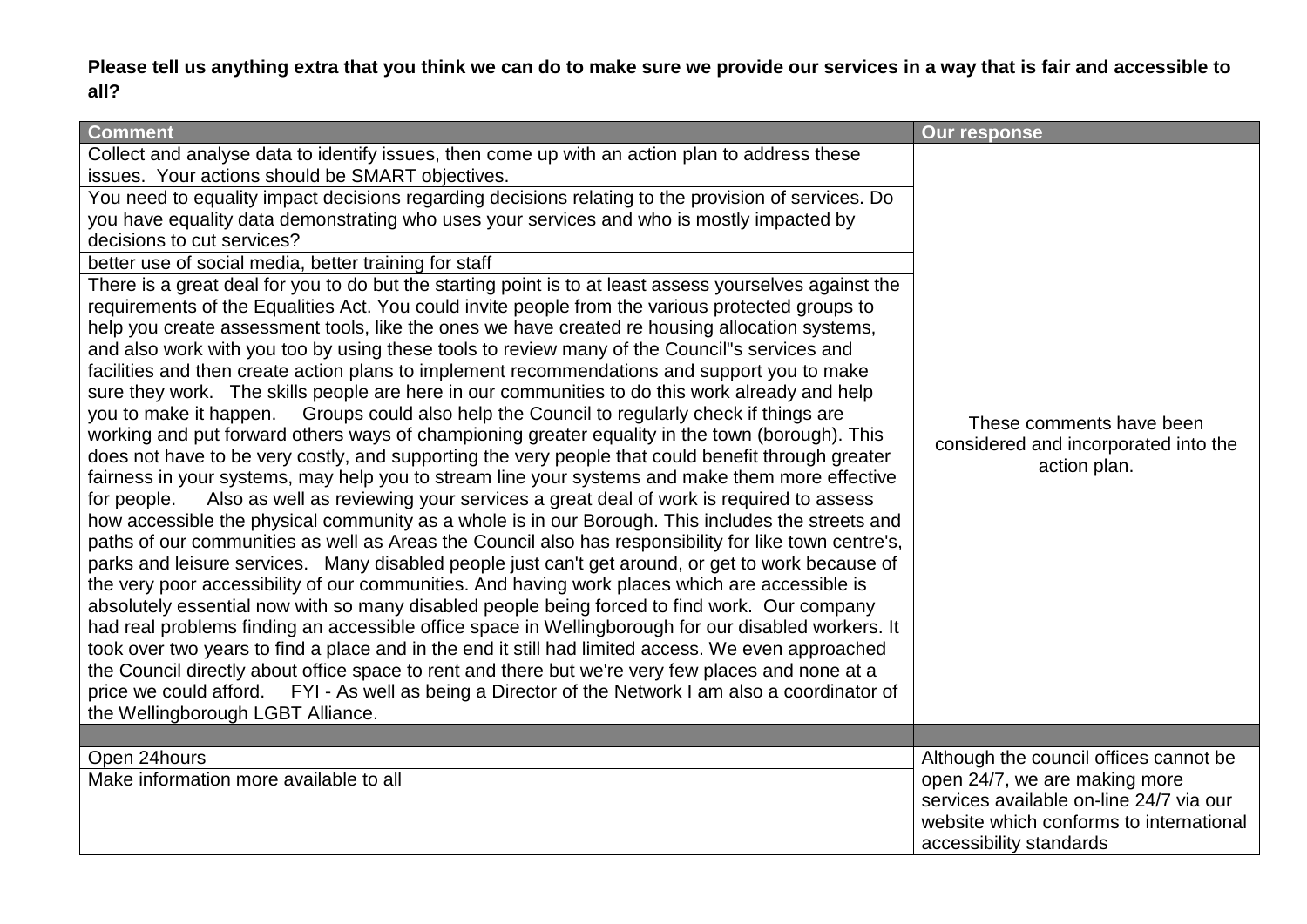| <b>Comment</b>                                                                                                                                                               | <b>Our response</b>                                                                                                                                                                                                                                                               |  |  |
|------------------------------------------------------------------------------------------------------------------------------------------------------------------------------|-----------------------------------------------------------------------------------------------------------------------------------------------------------------------------------------------------------------------------------------------------------------------------------|--|--|
| Create an approach that does not simply aim to sit back and ignore any problems with regards to<br>equality in the community                                                 | We are committed to ensuring that<br>everyone is treated fairly irrespective of                                                                                                                                                                                                   |  |  |
| In reality what services do you provide? This council doesn't do enough for minority groups. Public<br>services which are provided are shipped out to contractors. Ie Norse. | race, disability, gender, sexual<br>orientation, age, religion or belief,<br>pregnancy and maternity, gender<br>reassignment and marital/civil status<br>and we do not tolerate discrimination.<br>We act promptly when a complaint is                                            |  |  |
|                                                                                                                                                                              | received about how we provide our<br>services.                                                                                                                                                                                                                                    |  |  |
|                                                                                                                                                                              | We will work with those consultees from<br>protected groups who have expressed<br>an interest in being involved in the<br>action planning and will consult with<br>community groups to ensure we stay<br>focussed on the most important issues<br>from an equalities perspective. |  |  |
|                                                                                                                                                                              | Details of the services we provide are<br>available on our website by following<br>the link below :-                                                                                                                                                                              |  |  |
|                                                                                                                                                                              | Services provided by the council                                                                                                                                                                                                                                                  |  |  |